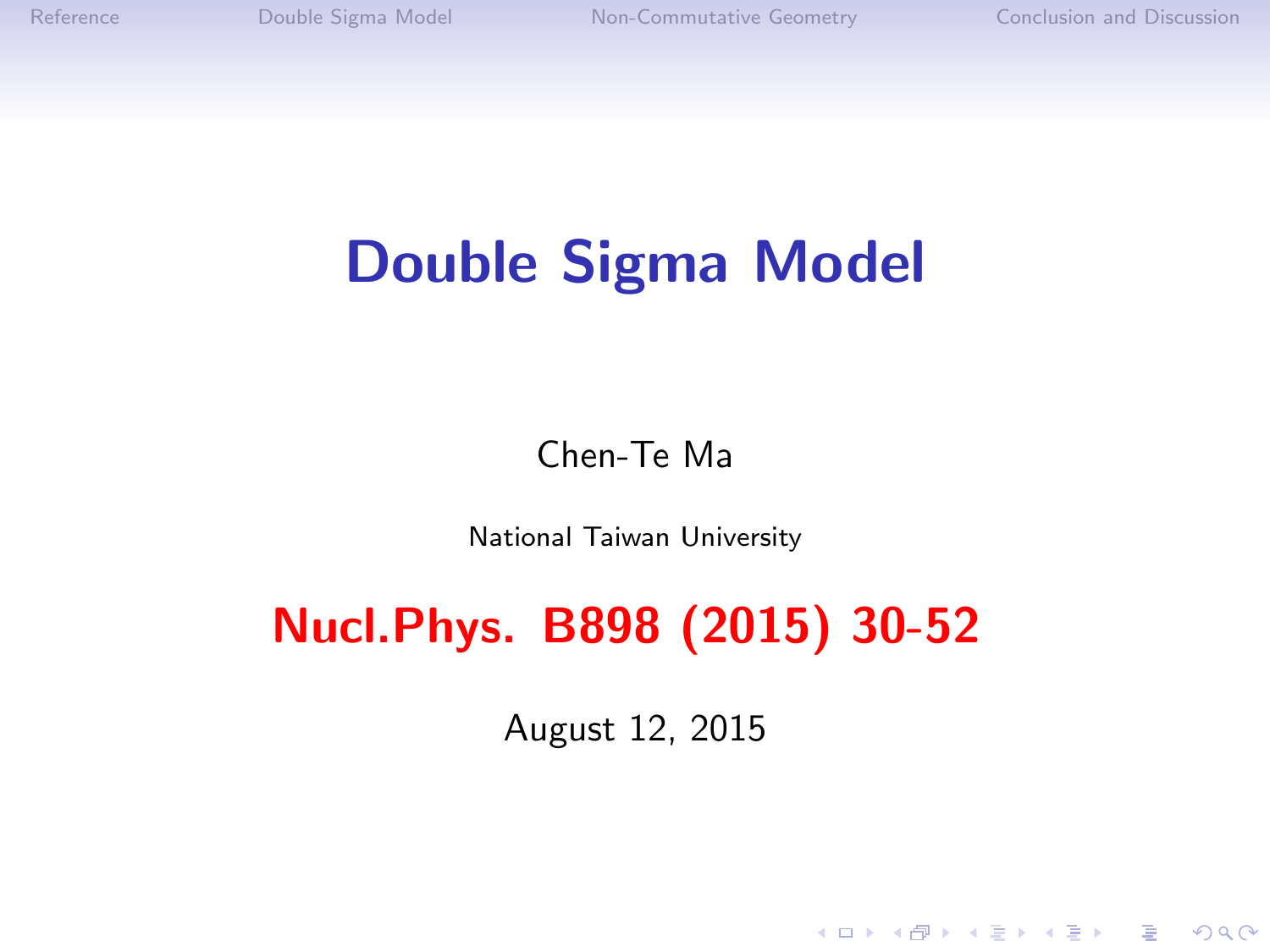**KORK ERKER ADE YOUR** 

### Reference

- <span id="page-1-0"></span>• C. M. Hull, A Geometry for non-geometric string backgrounds, JHEP 0510, 065 (2005) [hep-th/0406102].
- C. T. Ma, Gauge Transformation of Double Field Theory for Open String, arXiv:1411.0287 [hep-th].
- C. T. Ma, One-loop  $\beta$  function of the double sigma model with constant background, JHEP 1504, 026 (2015) [arXiv:1412.1919 [hep-th]].
- C. T. Ma, Boundary Conditions and the Generalized Metric Formulation of the Double Sigma Model, Nucl. Phys. B 898, 30 (2015) [arXiv:1502.02378 [hep-th]].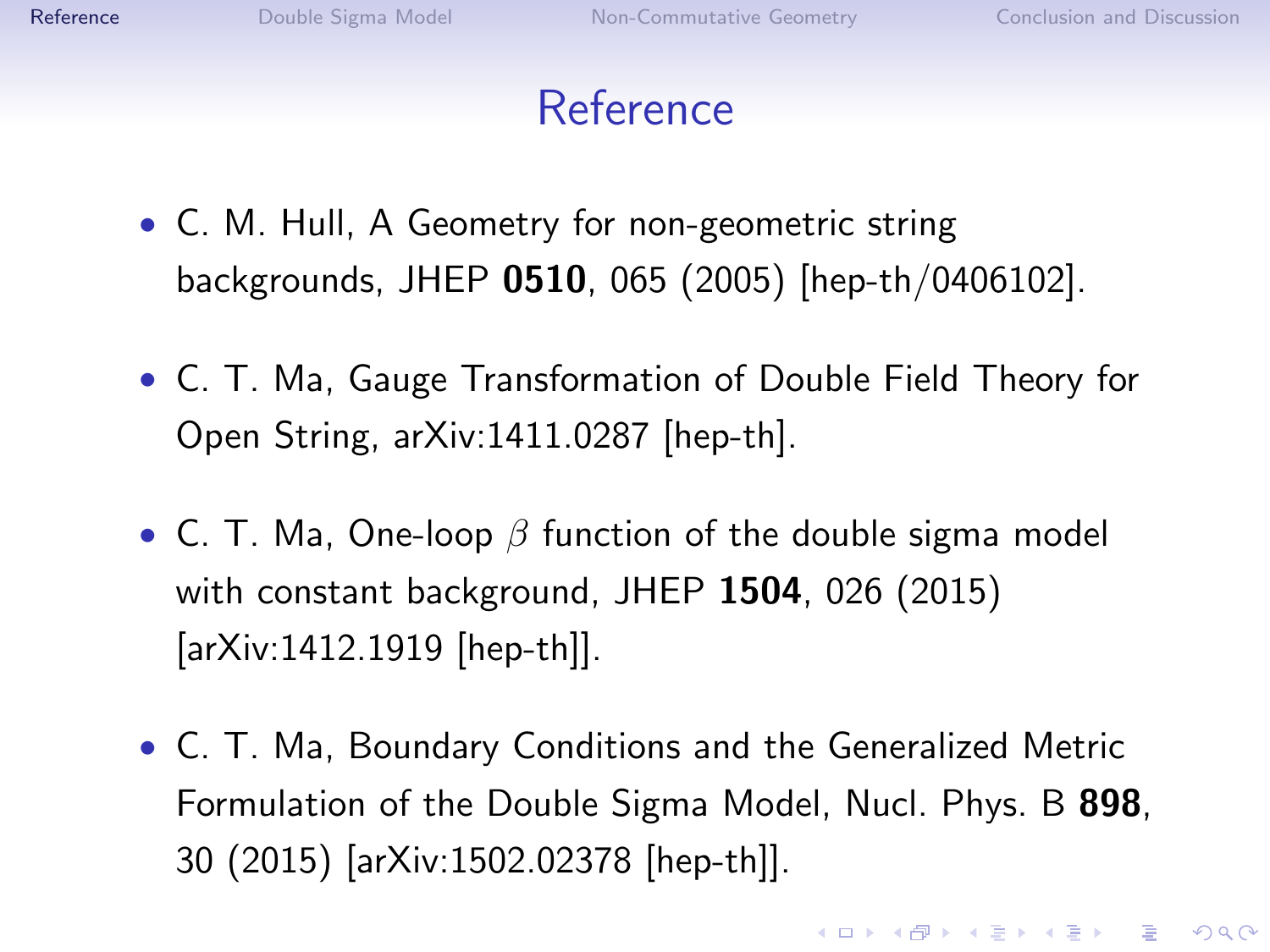<span id="page-2-0"></span>

$$
S_{\text{bulk}} = \frac{1}{2} \int d^2 \sigma \left( \partial_1 X^A \mathcal{H}_{AB} \partial_1 X^B - \partial_1 X^A \eta_{AB} \partial_0 X^B \right).
$$

The notations are  $\alpha = 0, 1$  (We use the Greek indices to indicate the worldsheet coordinates.),  $A = 0, 1, \cdots, 2D - 1$  (We define the double target indices from  $A$  to  $K$ .), and

**KORK ERKER ADE YOUR**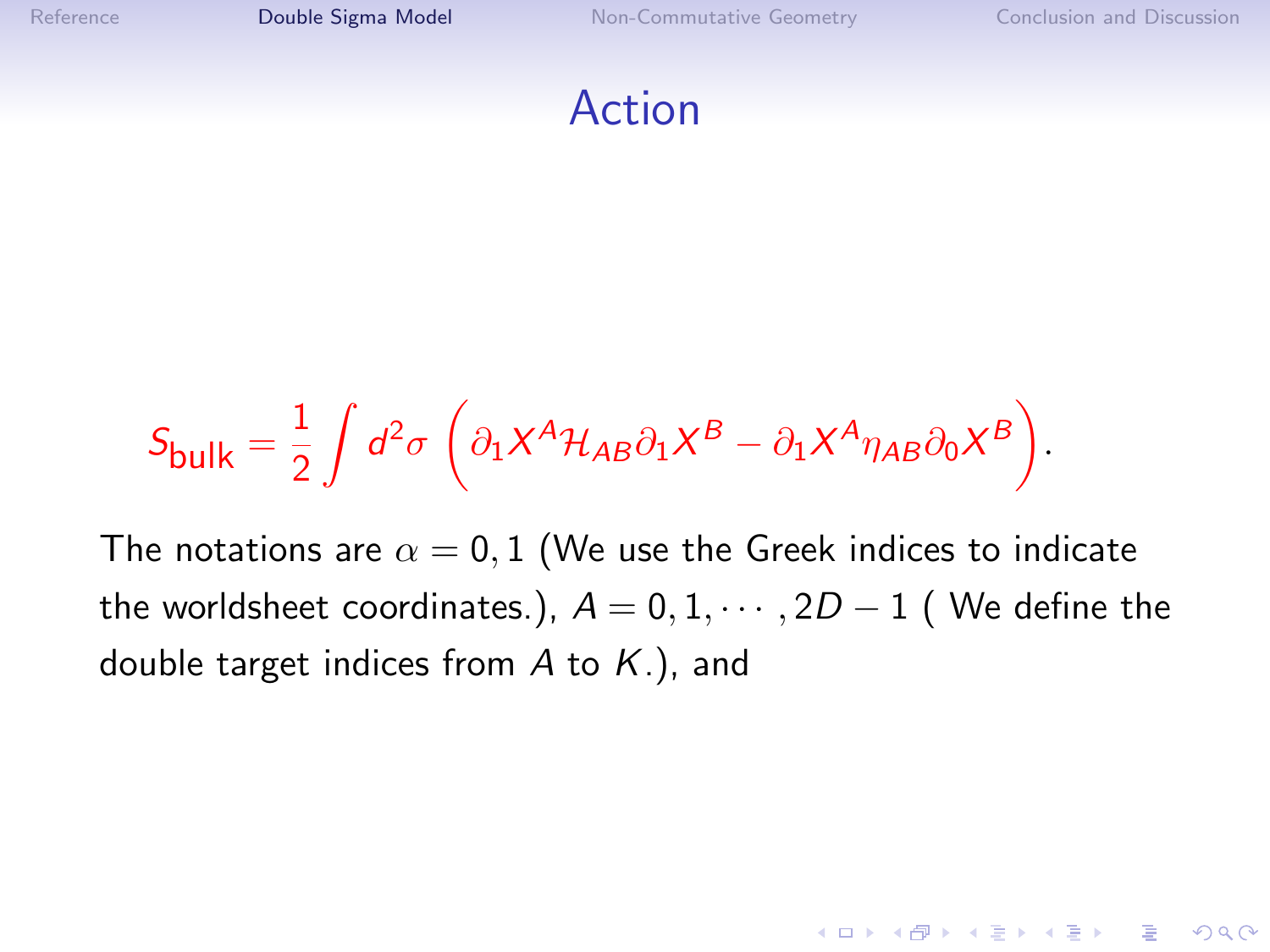$$
X^{A} \equiv \begin{pmatrix} \tilde{X}_{m} \\ X^{m} \end{pmatrix},
$$
  

$$
\mathcal{H}^{-1} \equiv \mathcal{H}_{\bullet \bullet} = (\mathcal{H}^{AB})^{-1} = \begin{pmatrix} g^{-1} & -g^{-1}B \\ Bg^{-1} & g - Bg^{-1}B \end{pmatrix}.
$$

The index  $m = 0, 1, \dots, D - 1$  (We define the non-double target indices from  $m$  to  $z$ .). The ordinary coordinates are defined to be  $X^m$  and dual coordinates are defined to be  $\tilde{X}_m$ .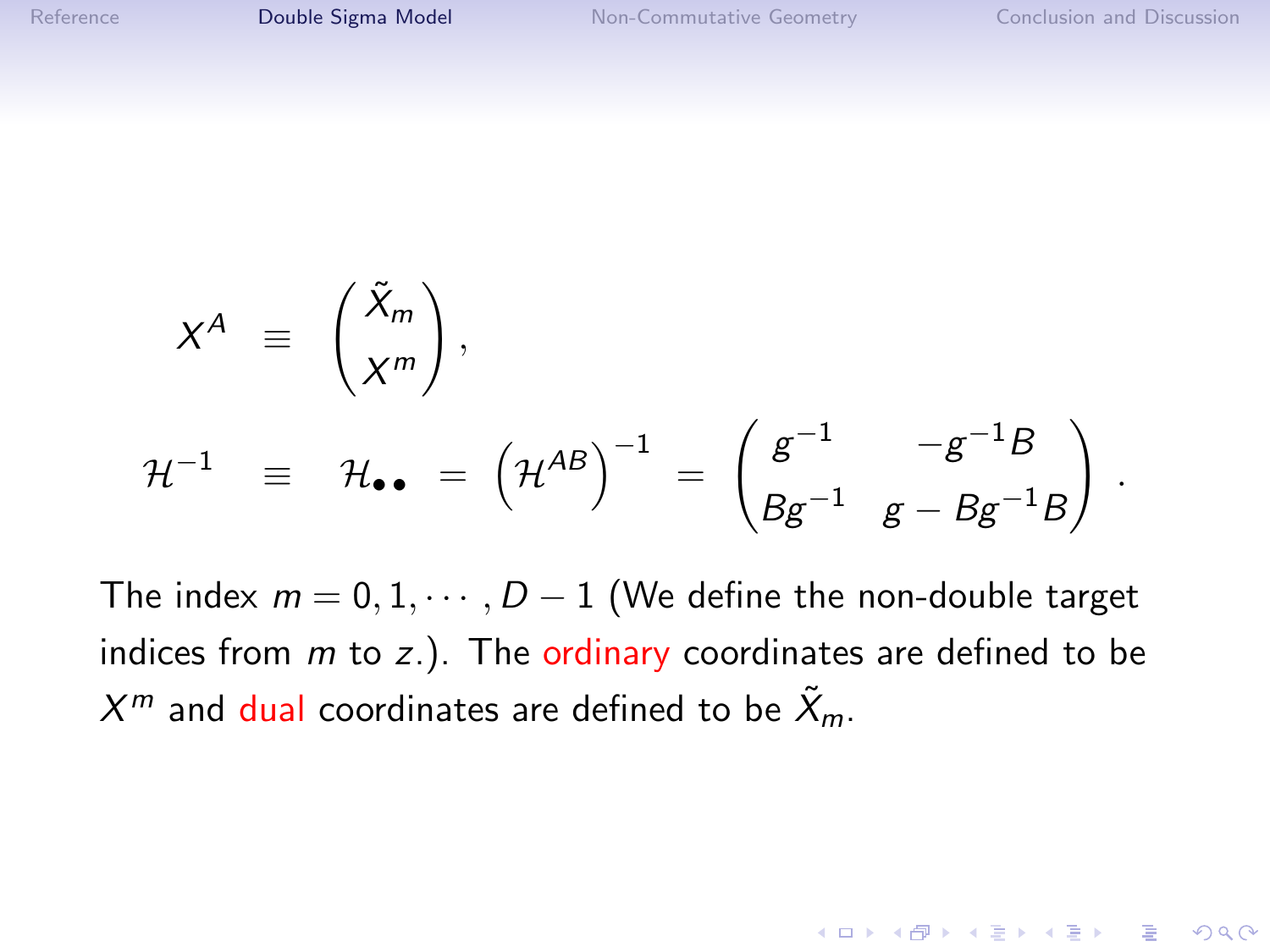**K ロ ▶ K @ ▶ K 할 X X 할 X → 할 X → 9 Q Q ^** 

#### We also define

$$
\mathcal{H} \ \equiv \ \mathcal{H}^{\bullet \bullet} \, .
$$

The name for  $H$  is generalized metric. For double target indices, we use  $\eta \equiv$  $\begin{pmatrix} 0 & I \end{pmatrix}$ I 0  $\setminus$ to raise and lower indices for the  $O(D,D)$ tensors. The index  $\alpha$  is raised and lowered by the flat metric. The worldsheet metric is  $(-, +)$  signature.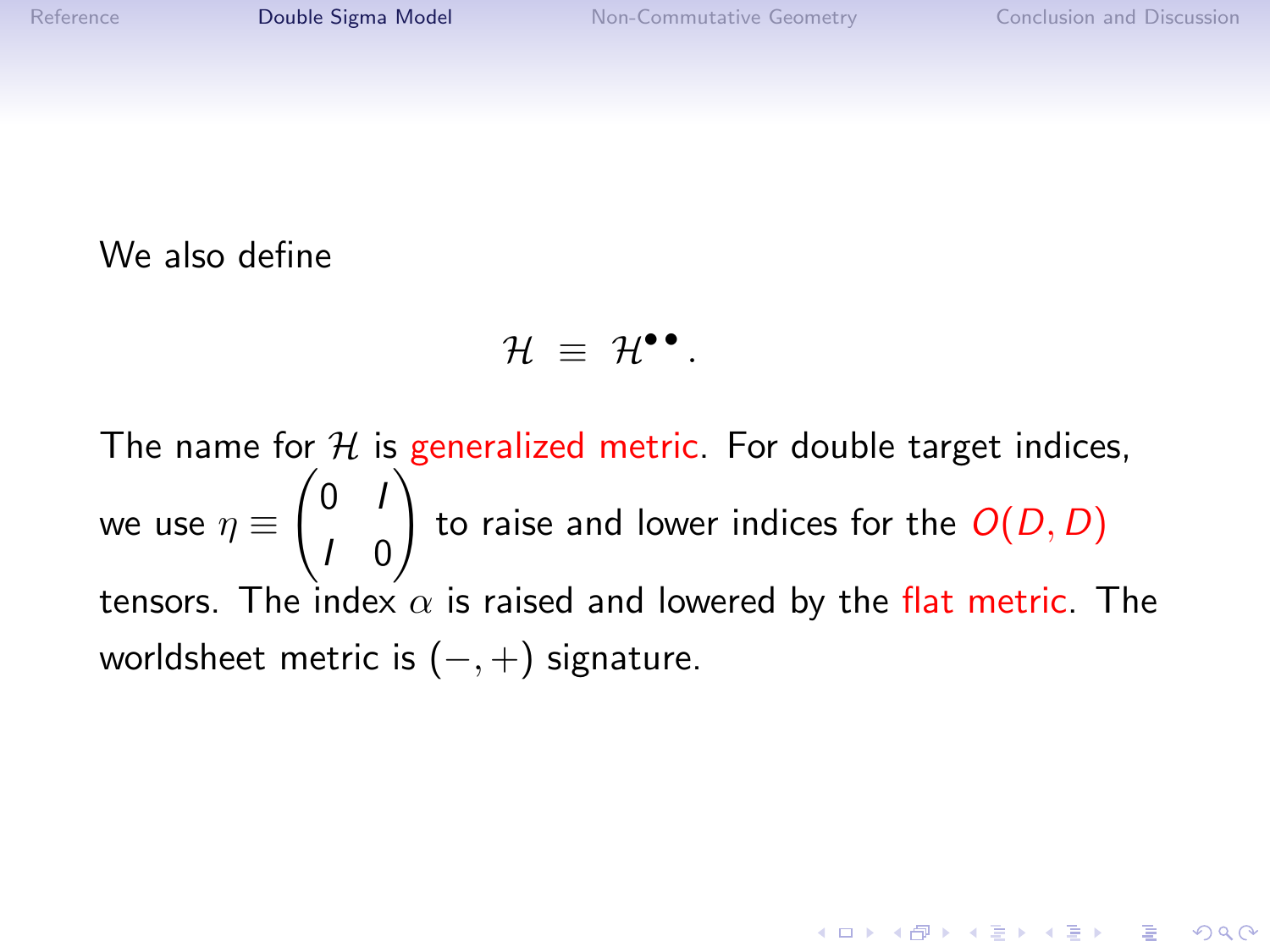Using the strong constraints  $\tilde{\partial}^m{=}0$   $(\partial_m\equiv \frac{\partial}{\partial x^m},\ \tilde{\partial}^m\equiv \frac{\partial}{\partial \tilde{x}^m})$  $\frac{\partial}{\partial \tilde{x}_m}$  and  $\partial_{\mathcal{A}} \equiv$  $\int$  ∂<sup>m</sup> ∂<sup>m</sup>  $\setminus$ .) and a self-duality relation

$$
\mathcal{H}^m{}_B \partial_1 X^B - \eta^m{}_B \partial_0 X^B = 0
$$

to guarantee classical equivalence with the ordinary sigma model. The ordinary sigma model is

$$
\frac{1}{2}\int d^2\sigma\,\left(\partial_{\alpha}X^mg_{mn}\partial^{\alpha}X^n-\epsilon^{\alpha\beta}\partial_{\alpha}X^mB_{mn}\partial_{\beta}X^n\right).
$$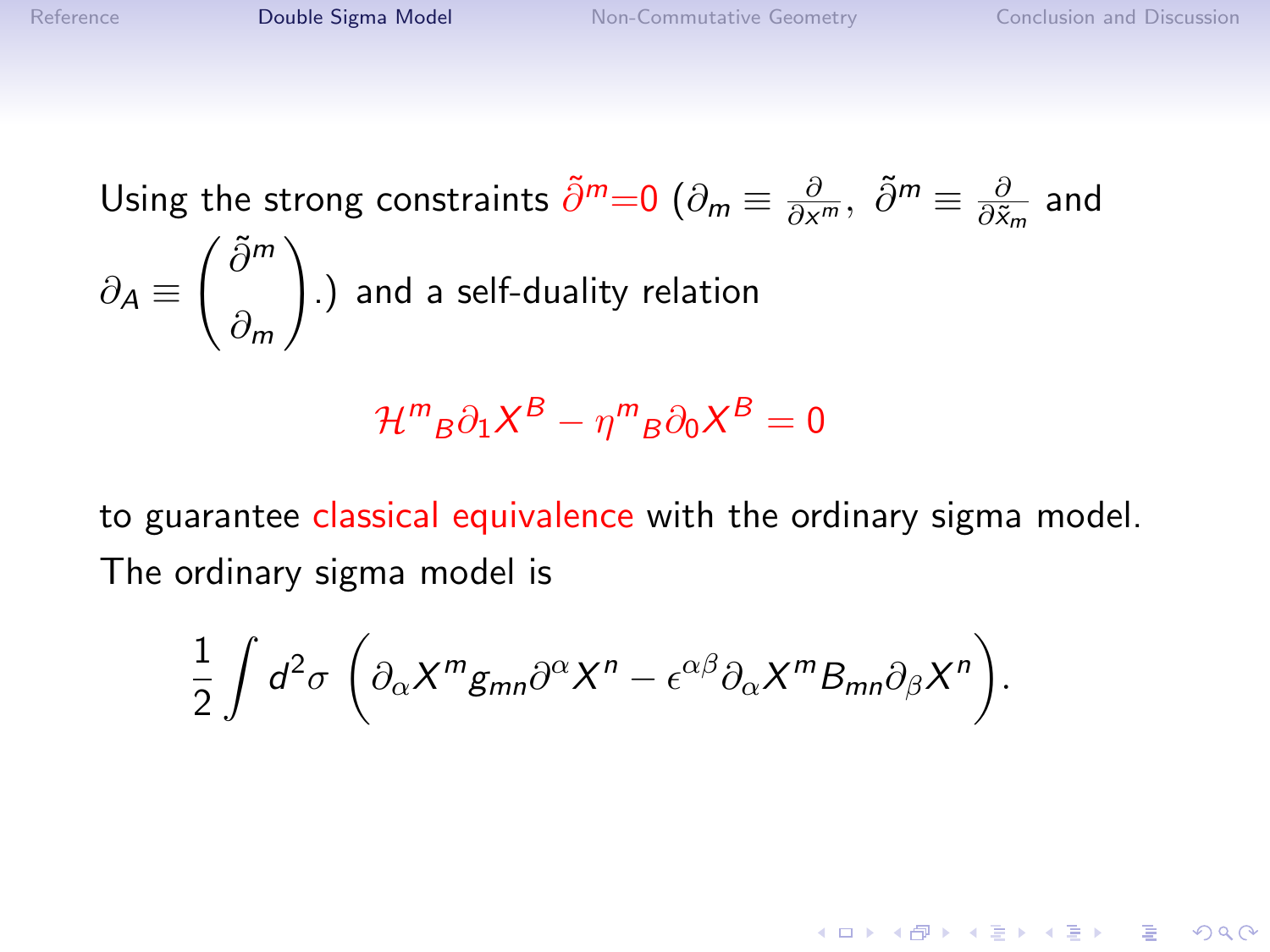#### Boundary Conditions

• We replace  $B_{mn}$  by  $B_{mn} - F_{mn}$  to reconstruct our double sigma model.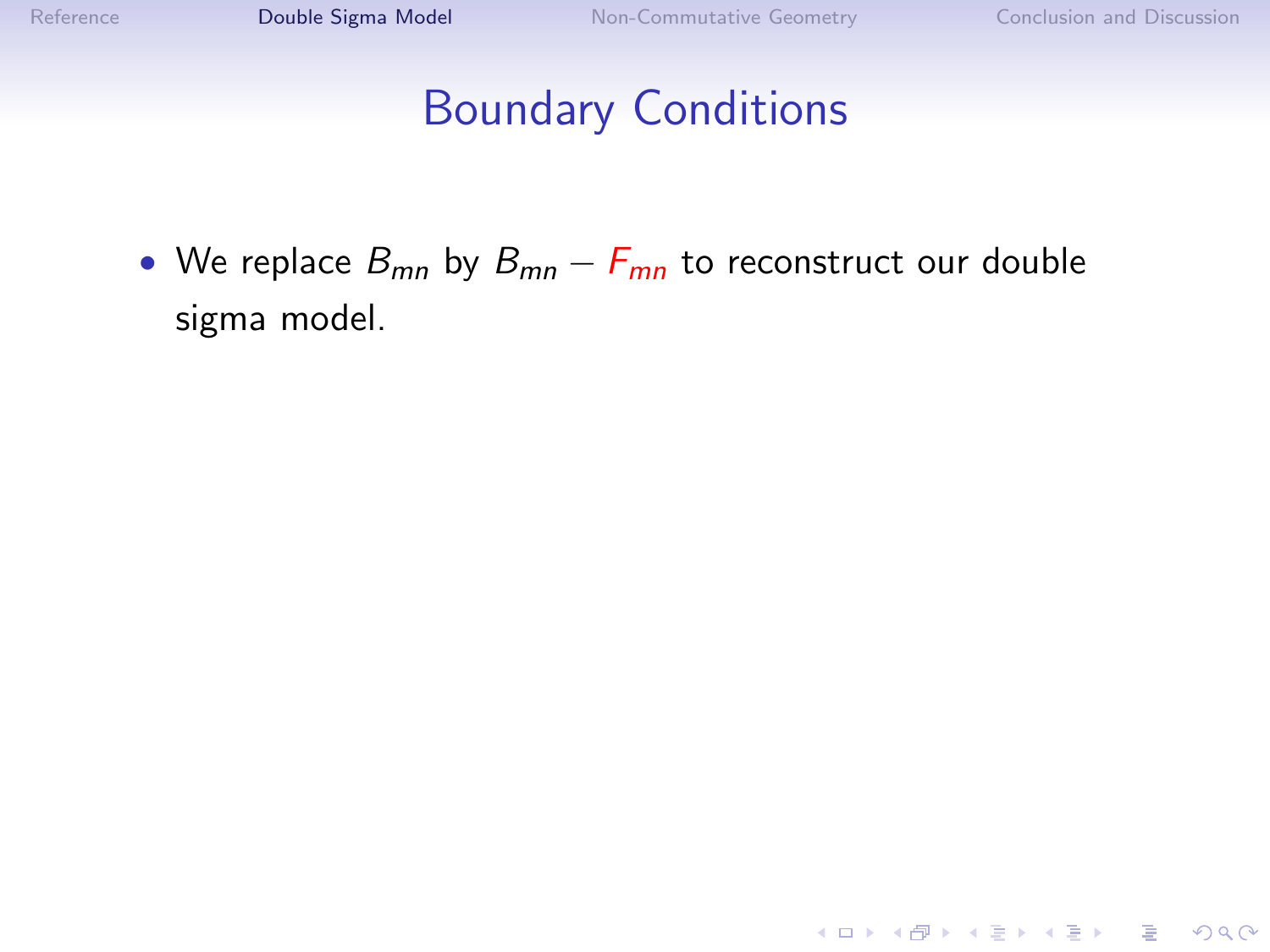### Boundary Conditions

• We replace  $B_{mn}$  by  $B_{mn} - F_{mn}$  to reconstruct our double sigma model.

The boundary conditions on  $\sigma^1$ -direction (The Neumann boundary condition) are

 $\mathcal{H}^m{}_{A}\partial_1 X^A - \eta^m{}_{A}\partial_0 X^A = 0, \qquad \mathcal{H}_{mA}\partial_1 X^A = 0, \qquad \eta_{mA}\partial_0 X^A = 0$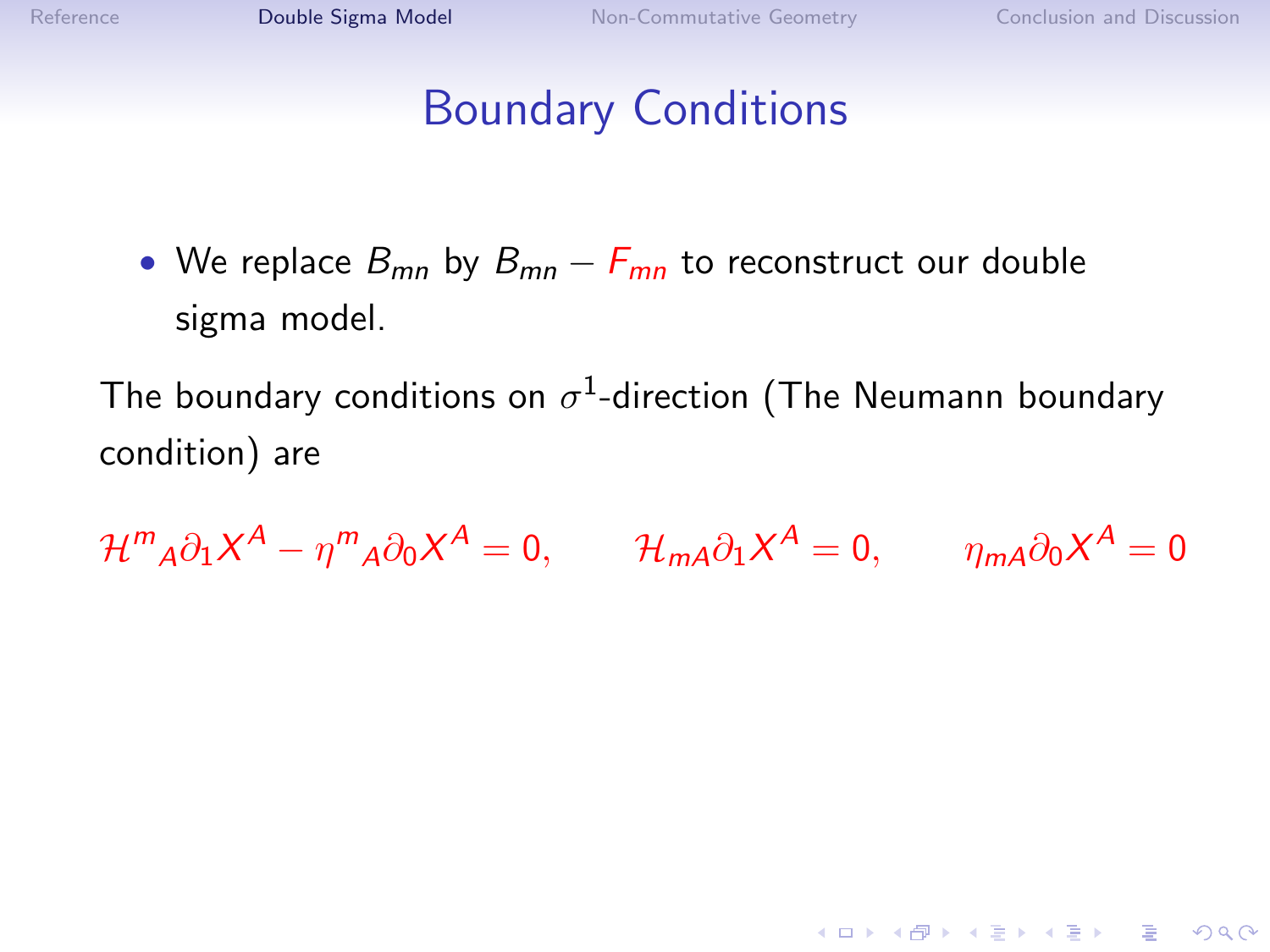**K ロ ▶ K @ ▶ K 할 X X 할 X → 할 X → 9 Q Q ^** 

#### Boundary Conditions

• We replace  $B_{mn}$  by  $B_{mn} - F_{mn}$  to reconstruct our double sigma model.

The boundary conditions on  $\sigma^1$ -direction (The Neumann boundary condition) are

$$
\mathcal{H}^m{}_{A}\partial_1 X^A - \eta^m{}_{A}\partial_0 X^A = 0, \qquad \mathcal{H}_{m}^{}\partial_1 X^A = 0, \qquad \eta_{m}^{}\partial_0 X^A = 0
$$

and the boundary condition on  $\sigma^0$ -direction (The Dirichlet boundary condition) is

$$
\delta X^m=0.
$$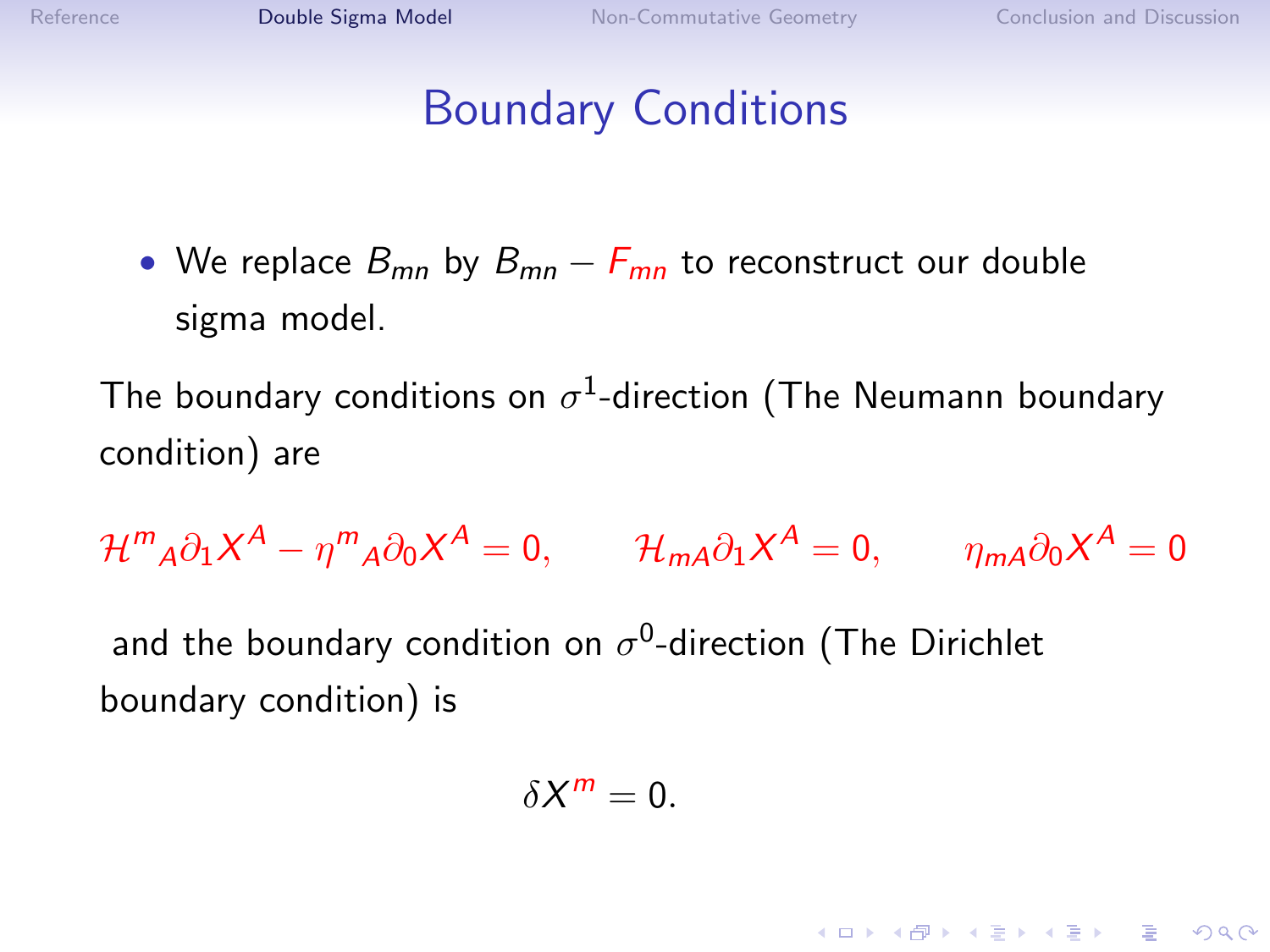K ロ ▶ K @ ▶ K 할 X X 할 X | 할 X 1 9 Q Q ^

#### Low-Energy Effective Action

$$
S_{T} = S_{1} + \alpha S_{2}
$$
\n
$$
= \int dx \ d\tilde{x} \left[ e^{-d} \left( -\det(\mathcal{H}_{mn}) \right)^{\frac{1}{4}} + \alpha e^{-2d} \left( \frac{1}{8} \mathcal{H}^{AB} \partial_{A} \mathcal{H}^{CD} \partial_{B} \mathcal{H}_{CD} - \frac{1}{2} \mathcal{H}^{AB} \partial_{B} \mathcal{H}^{CD} \partial_{D} \mathcal{H}_{AC} - 2 \partial_{A} d \partial_{B} \mathcal{H}^{AB} + 4 \mathcal{H}^{AB} \partial_{A} d \partial_{B} d \right) \right],
$$

where  $\alpha$  is an arbitrary constant and

$$
e^{-d} \equiv \bigg(-\det g\bigg)^{\frac{1}{4}}e^{-\phi}.
$$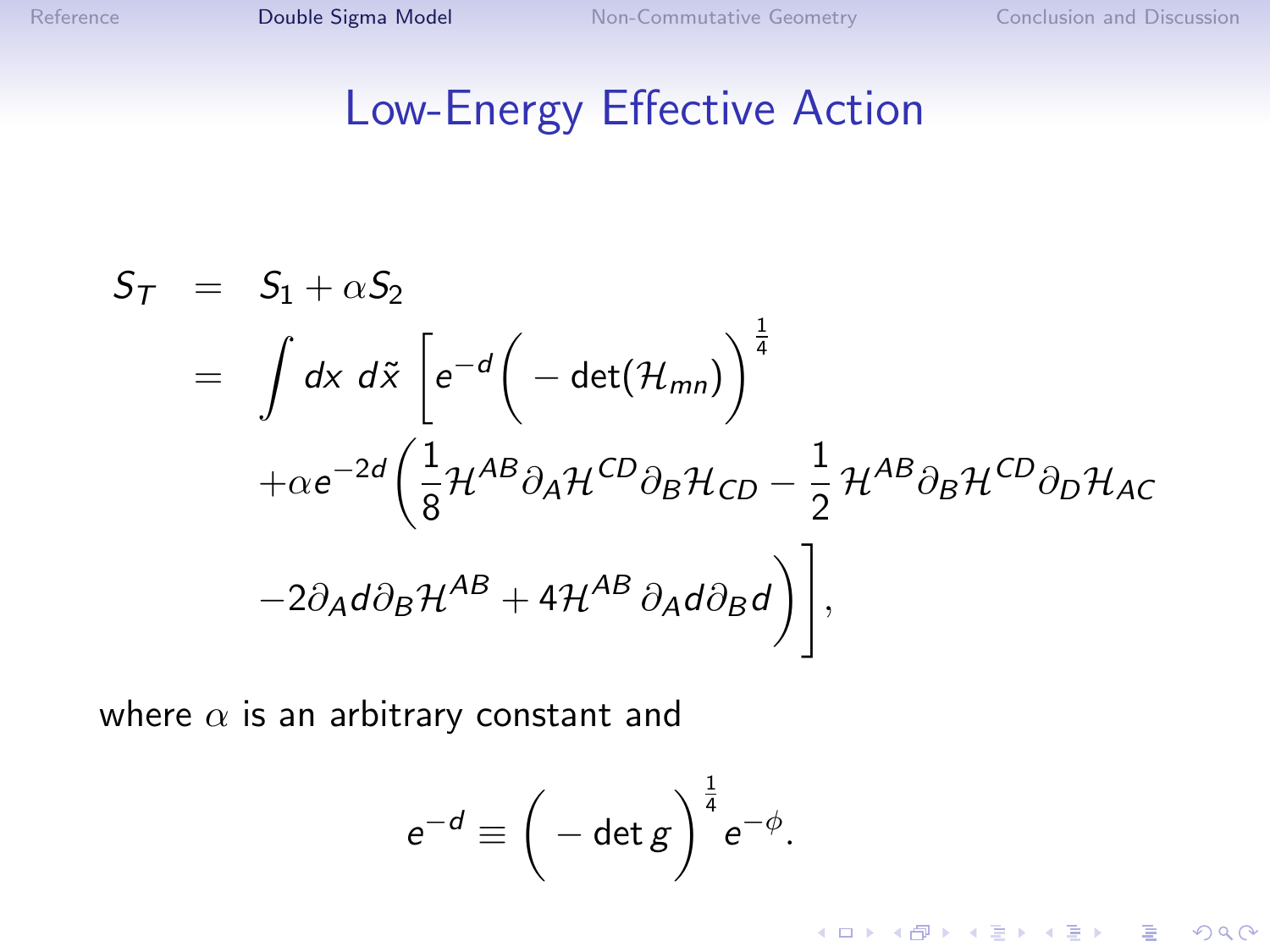#### Quantum Equivalence with the Strong Constraints

When we perform Gaussian integration, the result of the integration on the exponent is equivalent to using

 $\partial_1 \tilde{X}_p = g_{pn} \partial_0 X^n + B_{pn} \partial_1 X^n.$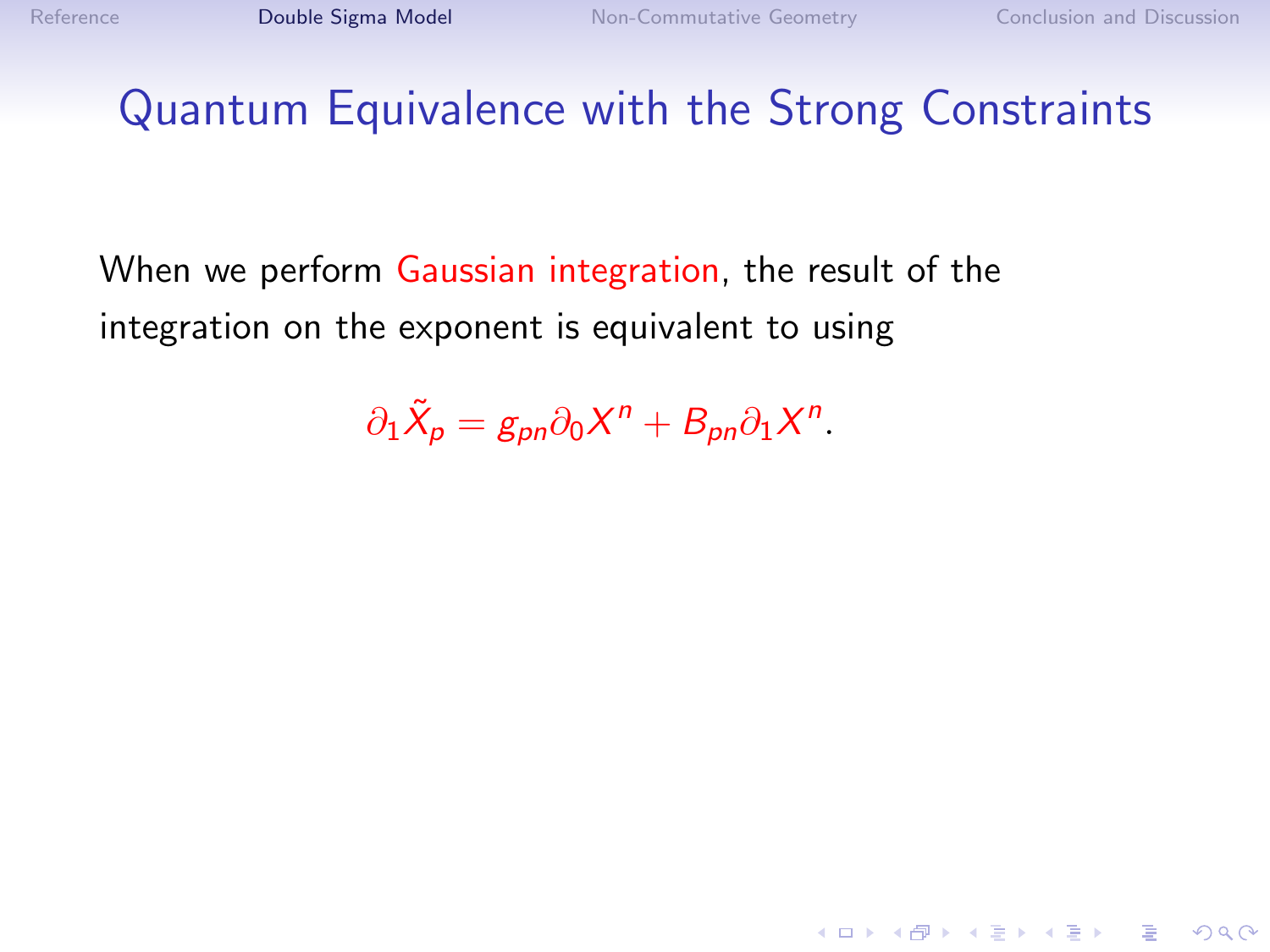4 D > 4 P + 4 B + 4 B + B + 9 Q O

#### Quantum Equivalence with the Strong Constraints

When we perform Gaussian integration, the result of the integration on the exponent is equivalent to using

 $\partial_1 \tilde{X}_p = g_{pn} \partial_0 X^n + B_{pn} \partial_1 X^n.$ 

Then we integrate out the dual coordinates:

$$
\frac{1}{2}\partial_1 X^m \left(g - B g^{-1} B\right)_{mn} \partial_1 X^n + \partial_1 X^m \left(B g^{-1}\right)_m{}^n \partial_1 \tilde{X}_n
$$
\n
$$
= -\frac{1}{2}\partial_0 X^m g_{mn} \partial_0 X^n + \frac{1}{2}\partial_1 X^m g_{mn} \partial_1 X^n + \partial_1 X^m B_{mn} \partial_0 X^n.
$$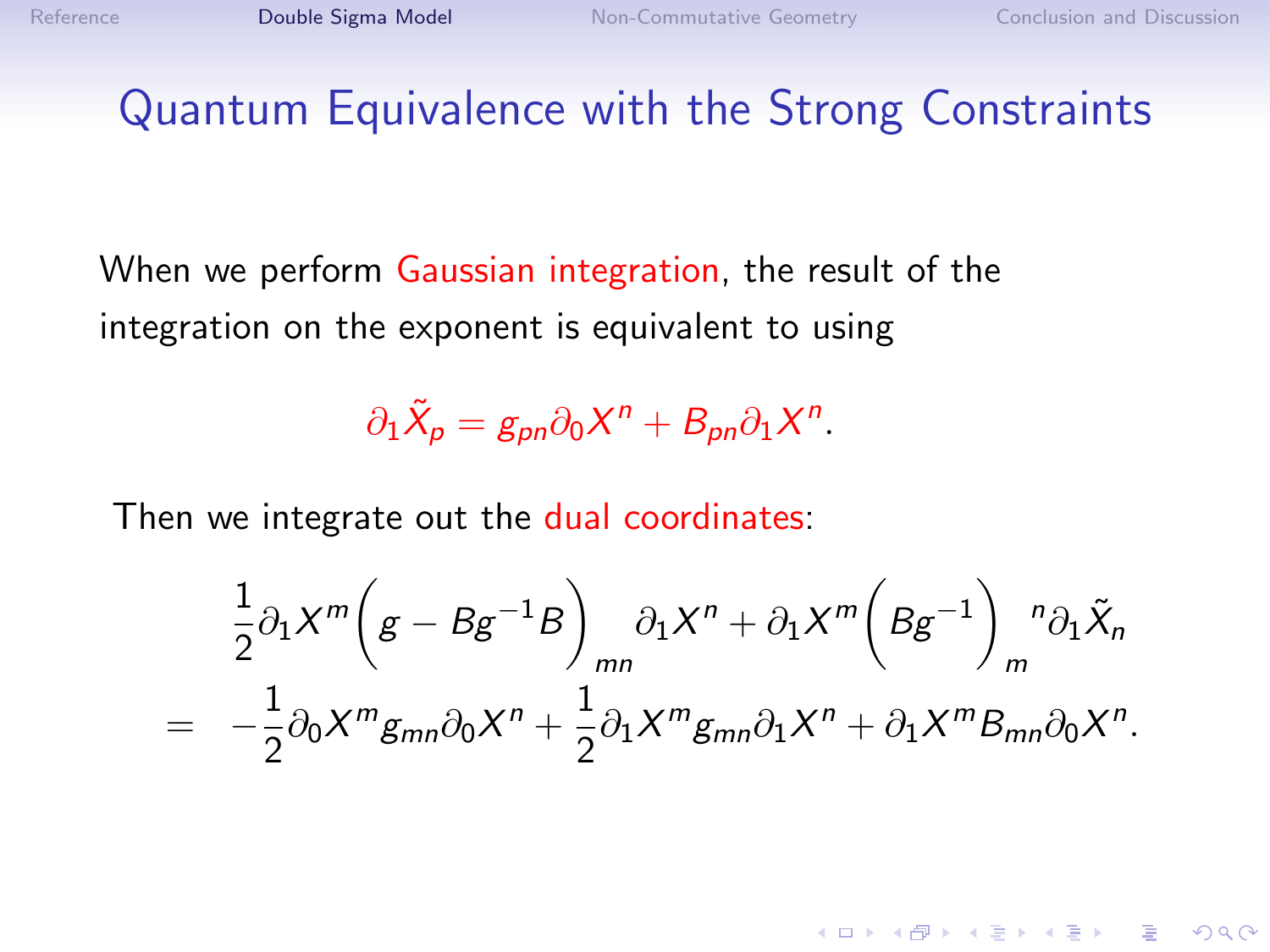K ロ ▶ K @ ▶ K 할 ▶ K 할 ▶ ... 할 ... 900

#### When we perform the Gaussian integration, we have a non-trivial determinant term.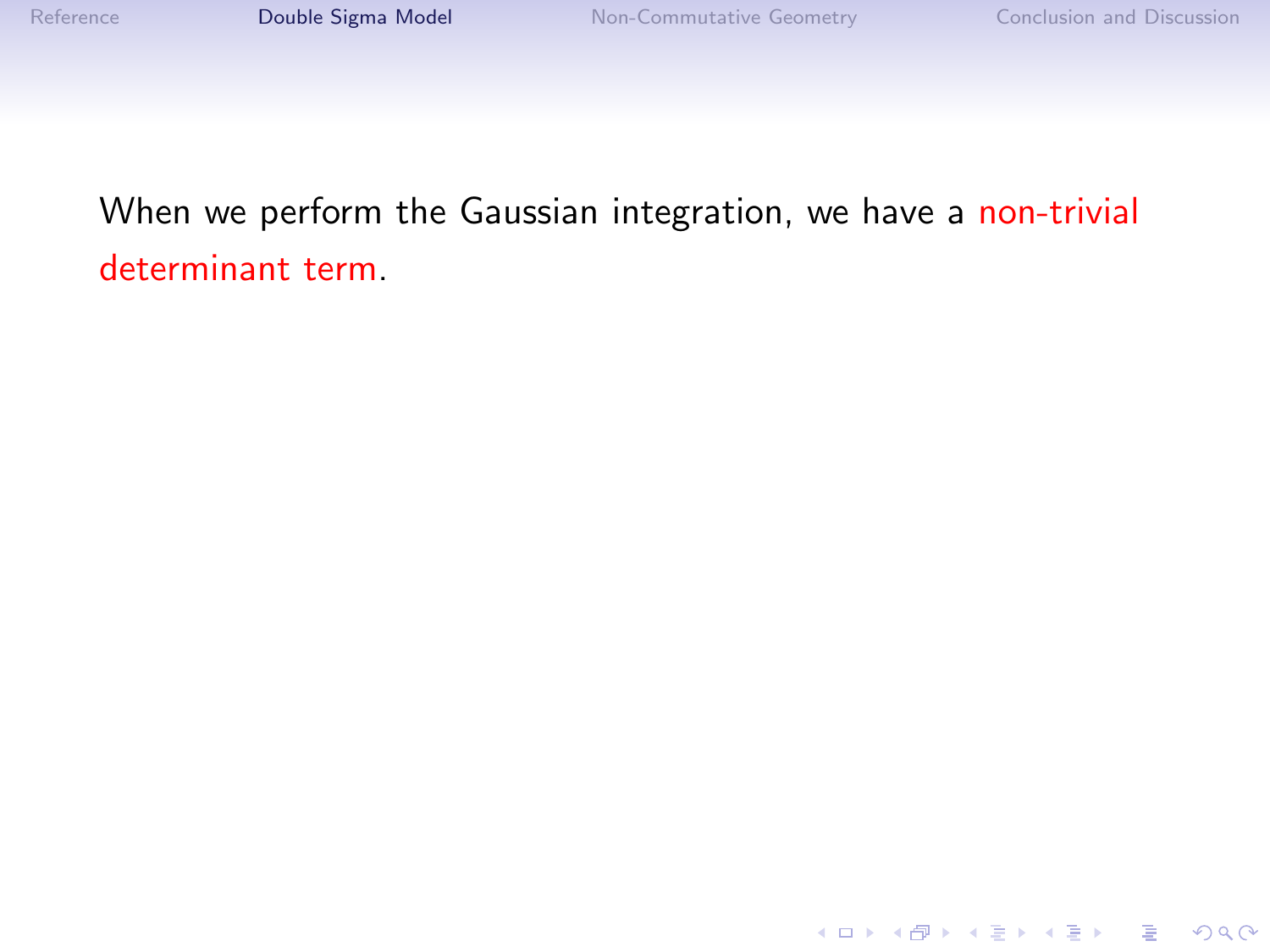When we perform the Gaussian integration, we have a non-trivial determinant term. The measure of the double sigma model

 $\int DX^A$ 

becomes

$$
\int DX^m\sqrt{\det g}\equiv \int D'X^m
$$

when we integrate out the dual coordinates. We obtain the diffemorphism invariant measure  $(D'X^m)$  with shift symmetry.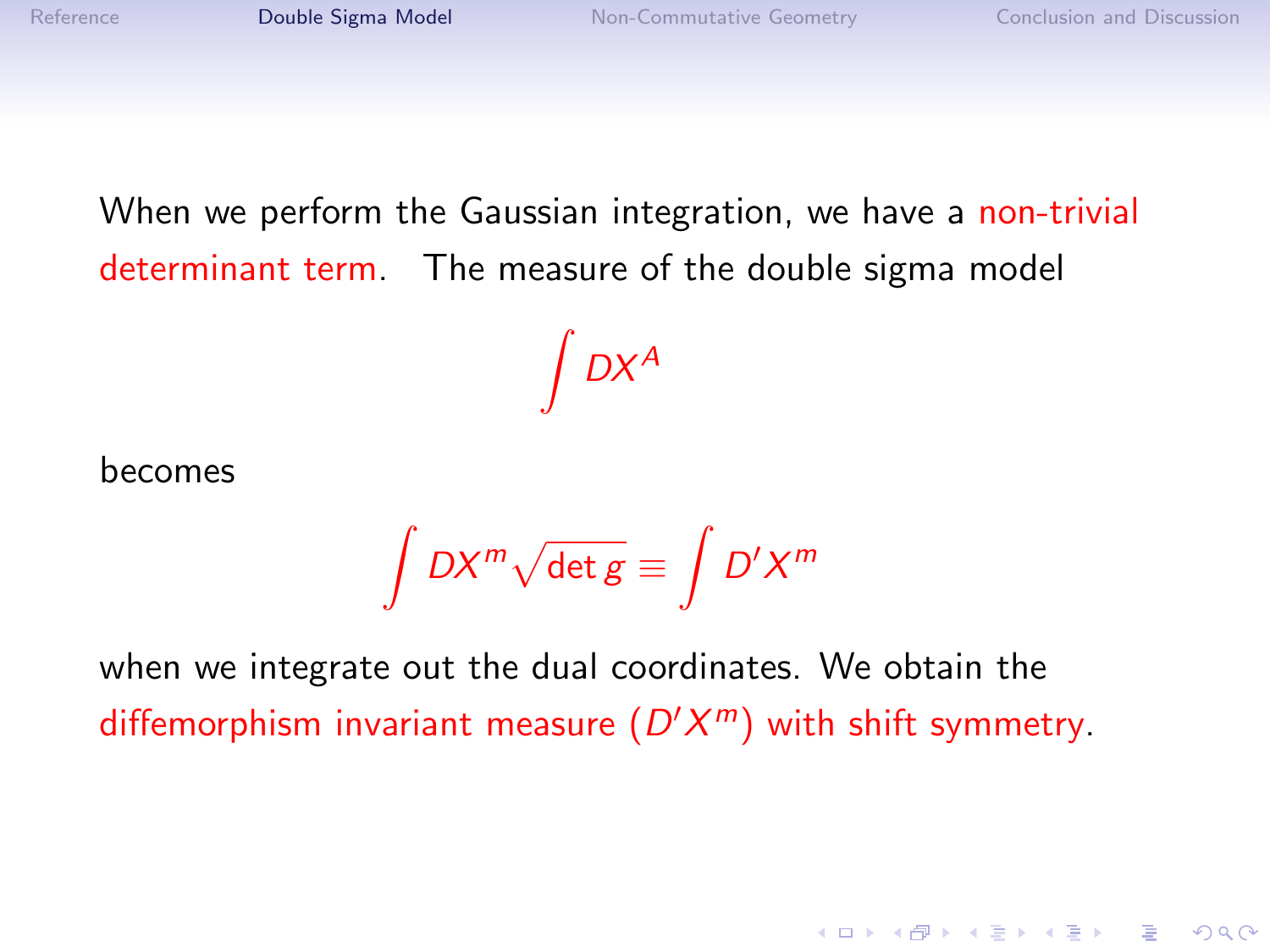**KORK ERKER ADE YOUR** 

#### <span id="page-14-0"></span>Seiberg-Witten Map

$$
\hat{A}(A) + \hat{\delta}_{\hat{\lambda}}(A) = \hat{A}(A + \delta_{\lambda}A),
$$

where  $\hat{A}$  is the Seiberg-Witten map,  $\delta_{\lambda}$  is gauge transformation on the commutative space and  $\hat{\delta}_{\hat{\lambda}}$  is gauge transformation on the non-commutative space. On the non-commutative space, field strength is given by

$$
\hat{\mathsf F}_{\mu\nu} = \partial_\mu \hat{\mathsf A}_\nu - \partial_\nu \hat{\mathsf A}_\mu + [\hat{\mathsf A}_\mu, \hat{\mathsf A}_\nu]_{\ast}.
$$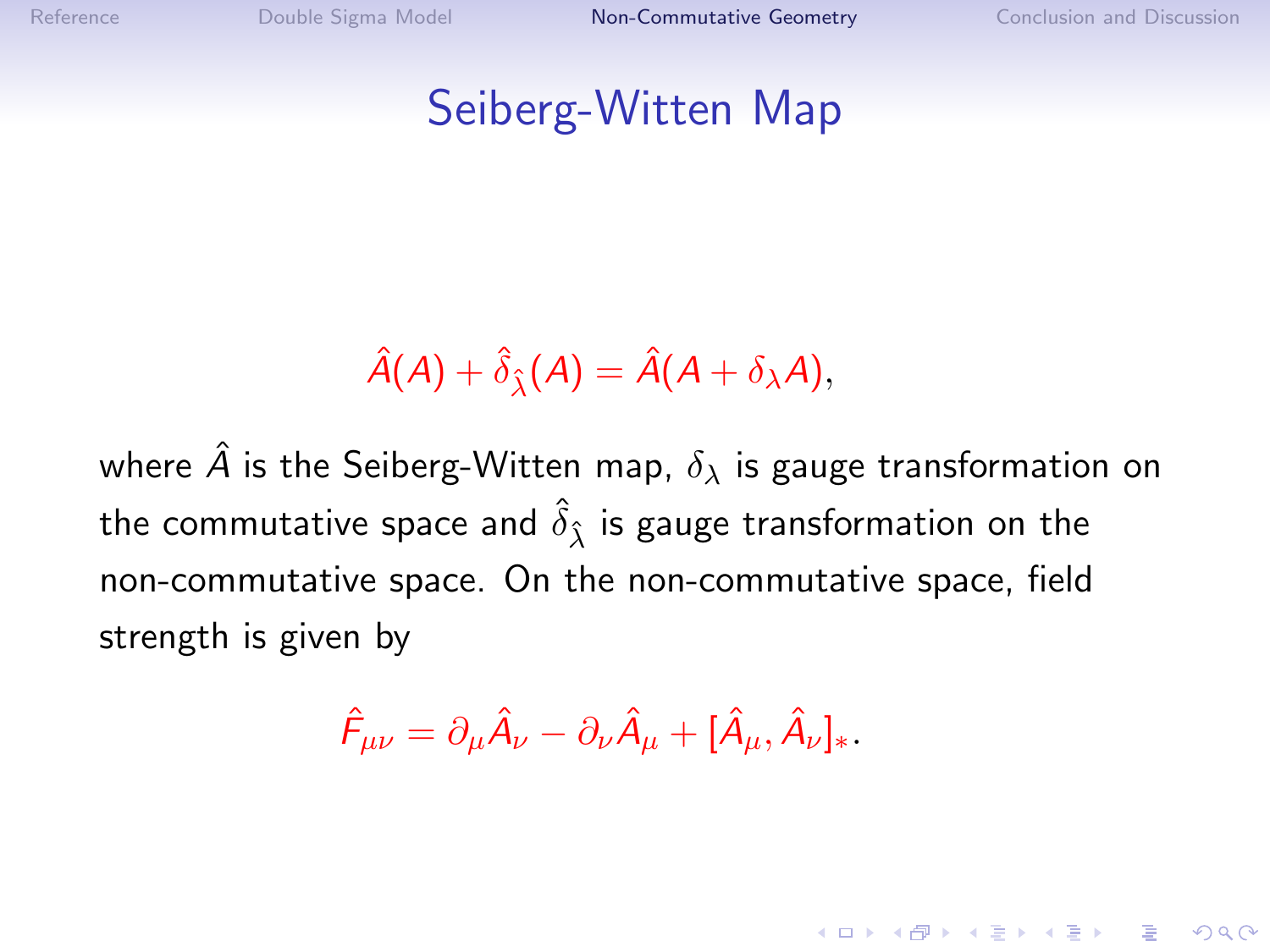K ロ ▶ K @ ▶ K 할 > K 할 > 1 할 > 1 ⊙ Q Q ^

The gauge transformations are

$$
\delta_{\lambda} A_{\mu} \equiv \partial_{\mu} \lambda, \qquad \hat{\delta}_{\hat{\lambda}} \hat{A}_{\mu} \equiv \partial_{\mu} \hat{\lambda} - [\hat{\lambda}, \hat{A}_{\mu}]_{*}.
$$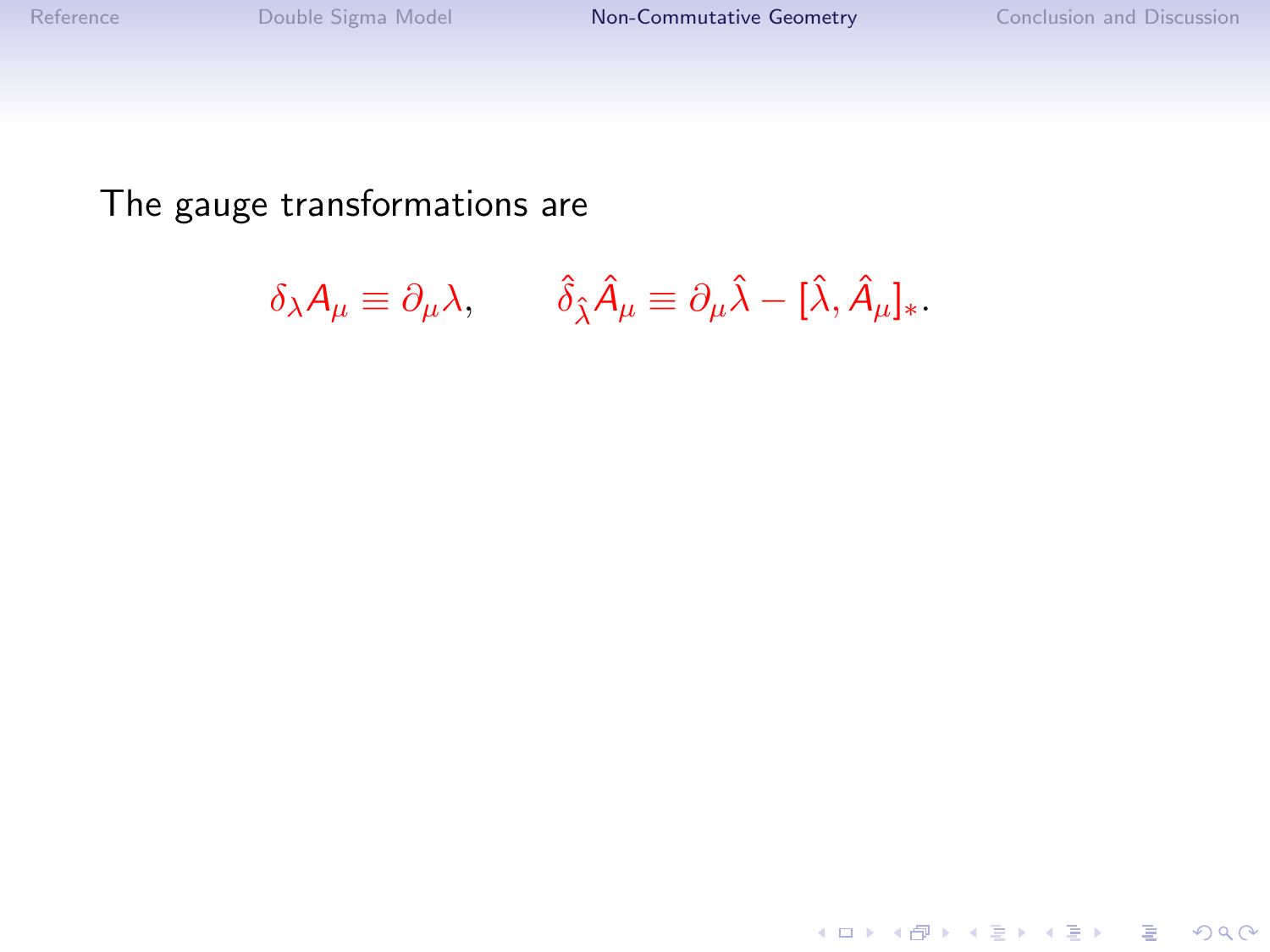K ロ ▶ K @ ▶ K 할 > K 할 > 1 할 > 1 ⊙ Q Q ^

The gauge transformations are

$$
\delta_{\lambda} A_{\mu} \equiv \partial_{\mu} \lambda, \qquad \hat{\delta}_{\hat{\lambda}} \hat{A}_{\mu} \equiv \partial_{\mu} \hat{\lambda} - [\hat{\lambda}, \hat{A}_{\mu}]_{*}.
$$

We find a solution at leading order,

$$
\hat{A}_{\mu} = A_{\mu} - \theta^{\rho\sigma} \left( A_{\rho} \partial_{\sigma} A_{\mu} - \frac{1}{2} A_{\rho} \partial_{\mu} A_{\sigma} \right), \qquad \hat{\lambda} = \lambda + \frac{1}{2} \theta^{\rho\sigma} A_{\sigma} \partial_{\rho} \lambda.
$$

$$
\hat{F}_{\mu\nu} \approx F_{\mu\nu} + \theta^{\rho\sigma} \bigg( F_{\mu\rho} F_{\nu\sigma} - A_{\rho} \partial_{\sigma} F_{\mu\nu} \bigg).
$$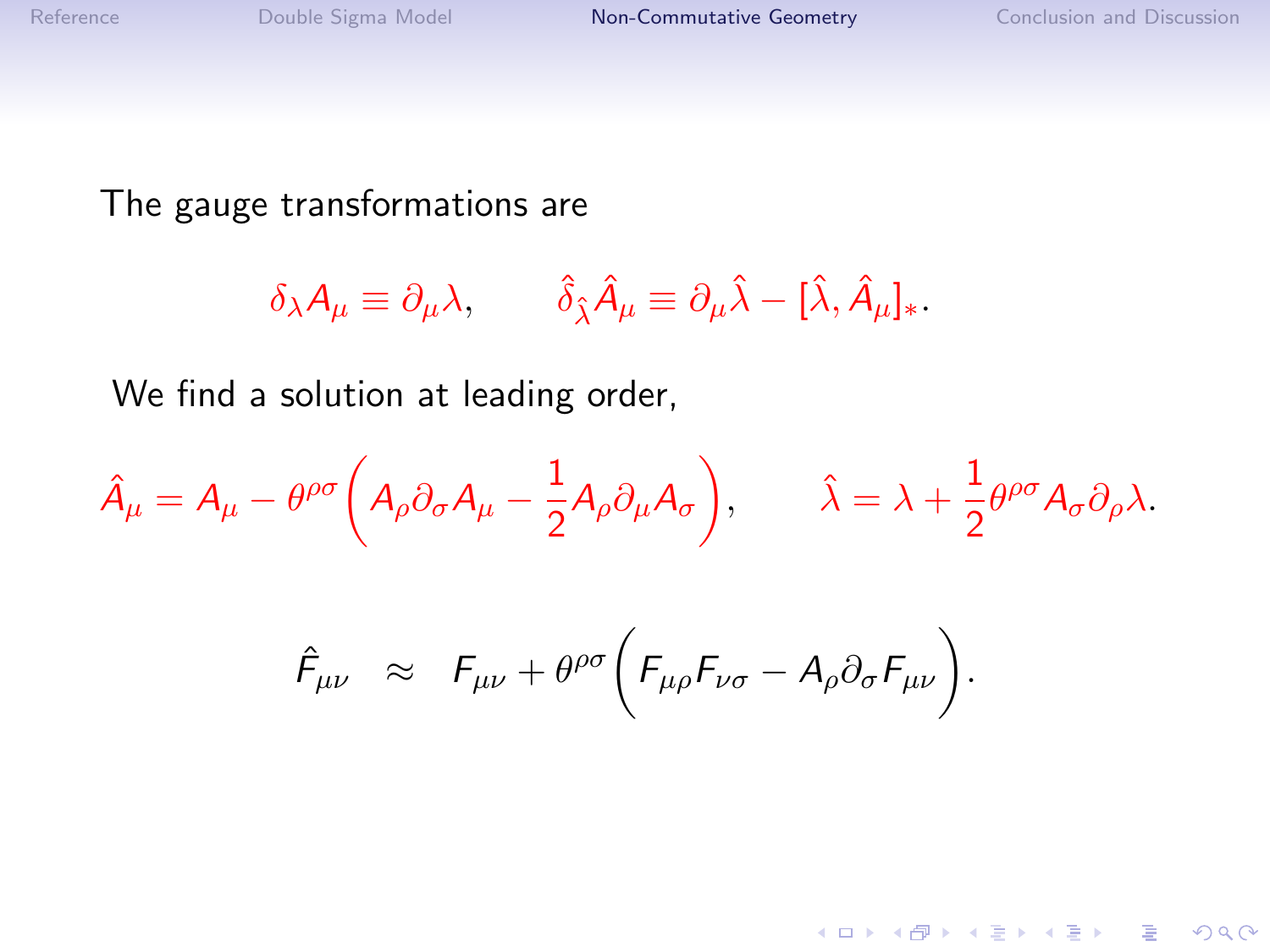K ロ ▶ K @ ▶ K 할 ▶ K 할 ▶ | 할 | © 9 Q @

#### From the Poisson limit to infinite orders,

$$
\delta \hat{A}_{\mu} = -\frac{1}{4} \delta \theta^{\rho \sigma} \left[ \hat{A}_{\rho} * \left( 2 \partial_{\sigma} \hat{A}_{\mu} - \partial_{\mu} \hat{A}_{\sigma} \right) + \left( 2 \partial_{\sigma} \hat{A}_{\mu} - \partial_{\mu} \hat{A}_{\sigma} \right) * \hat{A}_{\rho} \right],
$$
  
\n
$$
\delta \hat{\lambda} = \frac{1}{4} \delta \theta^{\rho \sigma} \left( \partial_{\rho} \hat{\lambda} * \hat{A}_{\sigma} + \hat{A}_{\rho} * \partial_{\sigma} \hat{\lambda} \right),
$$
  
\n
$$
\delta \hat{F}_{\mu\nu} = \frac{1}{4} \delta \theta^{\rho \sigma} \left[ 2 \hat{F}_{\mu\rho} * \hat{F}_{\nu\sigma} + 2 \hat{F}_{\nu\sigma} * \hat{F}_{\mu\rho} - \hat{A}_{\rho} * \left( \partial_{\sigma} \hat{F}_{\mu\nu} + \hat{D}_{\sigma} \hat{F}_{\mu\nu} \right) \right]
$$
  
\n
$$
- \left( \partial_{\sigma} \hat{F}_{\mu\nu} + \hat{D}_{\sigma} \hat{F}_{\mu\nu} \right) * \hat{A}_{\rho} \right],
$$

where

$$
\hat{D}_{\lambda}\hat{F}_{\mu\nu}\equiv\partial_{\lambda}\hat{F}_{\mu\nu}+[\hat{A}_{\lambda},\hat{F}_{\mu\nu}]_{*}.
$$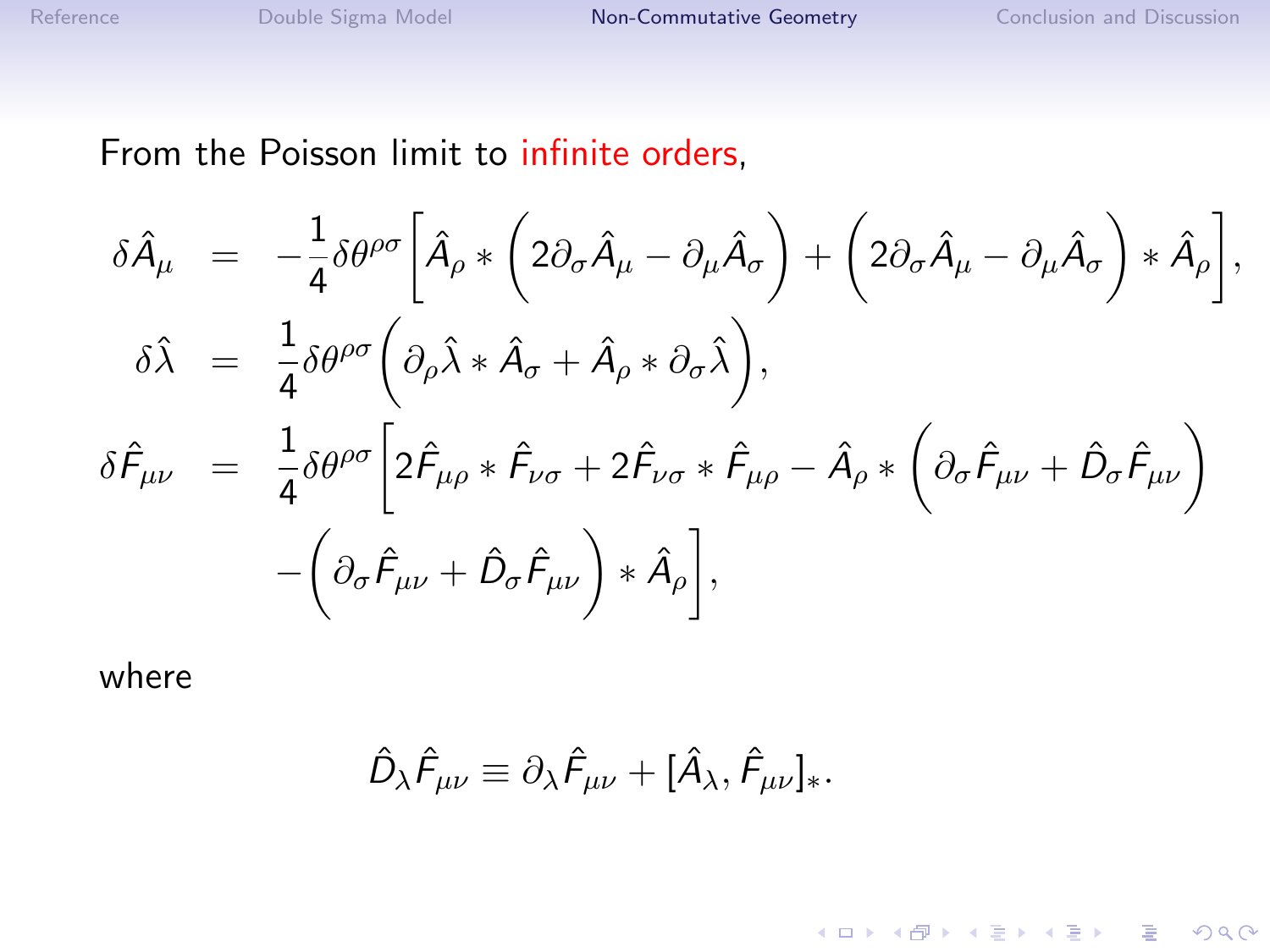**KORKA SERKER ORA** 

• If we do not use the strong constraints, we should have a combination of  $B - F$ . Non-commutative geometry can be constructed from gauge symmetries without using action. Double sigma model should have potentials to build the non-commutative geometry on the bulk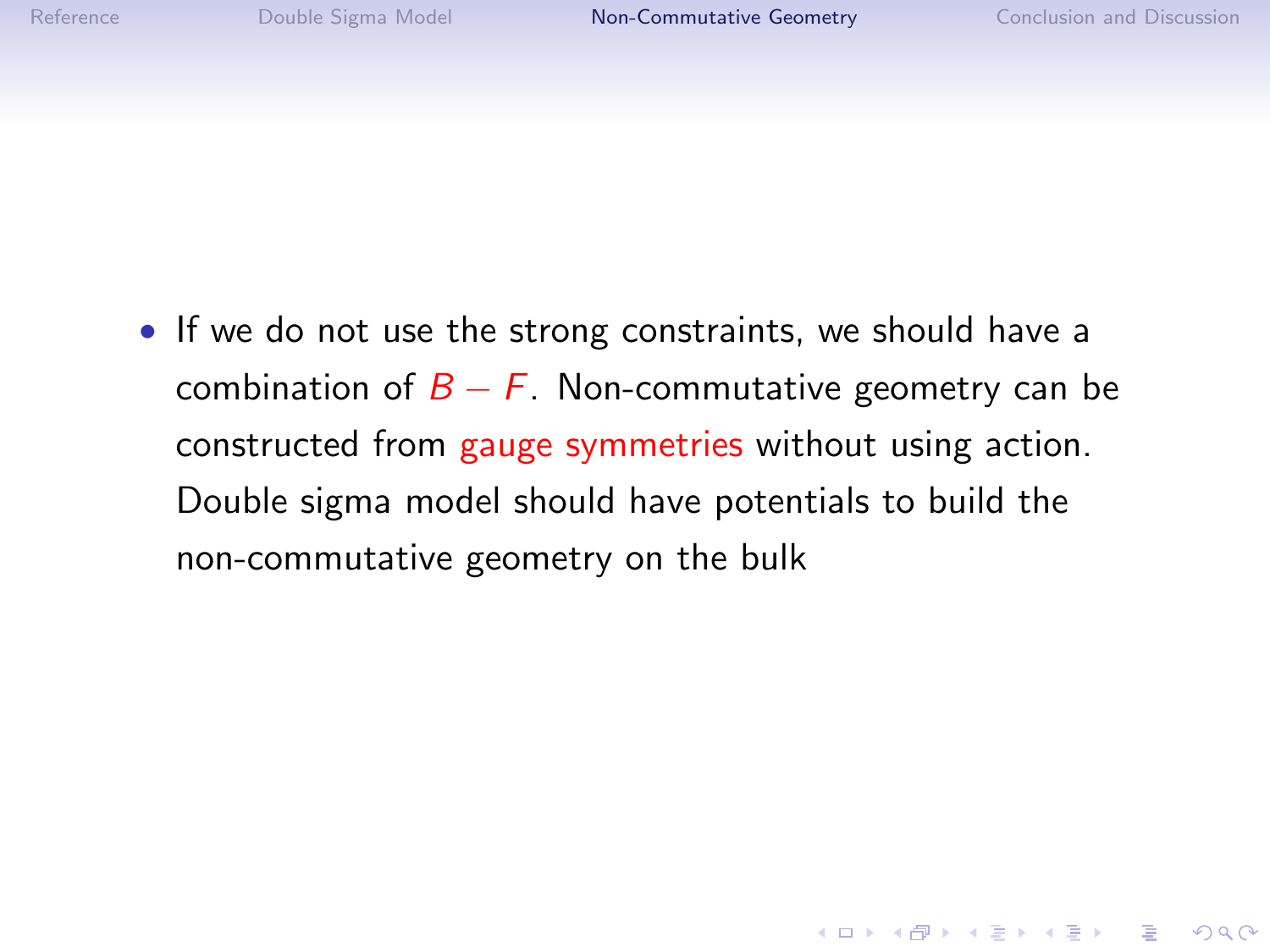K □ ▶ K @ ▶ K 할 X K 할 X ( 할 X ) 9 Q Q ·

### <span id="page-19-0"></span>Conclusion and Discussion

• We show equivalence between standard and double sigma models.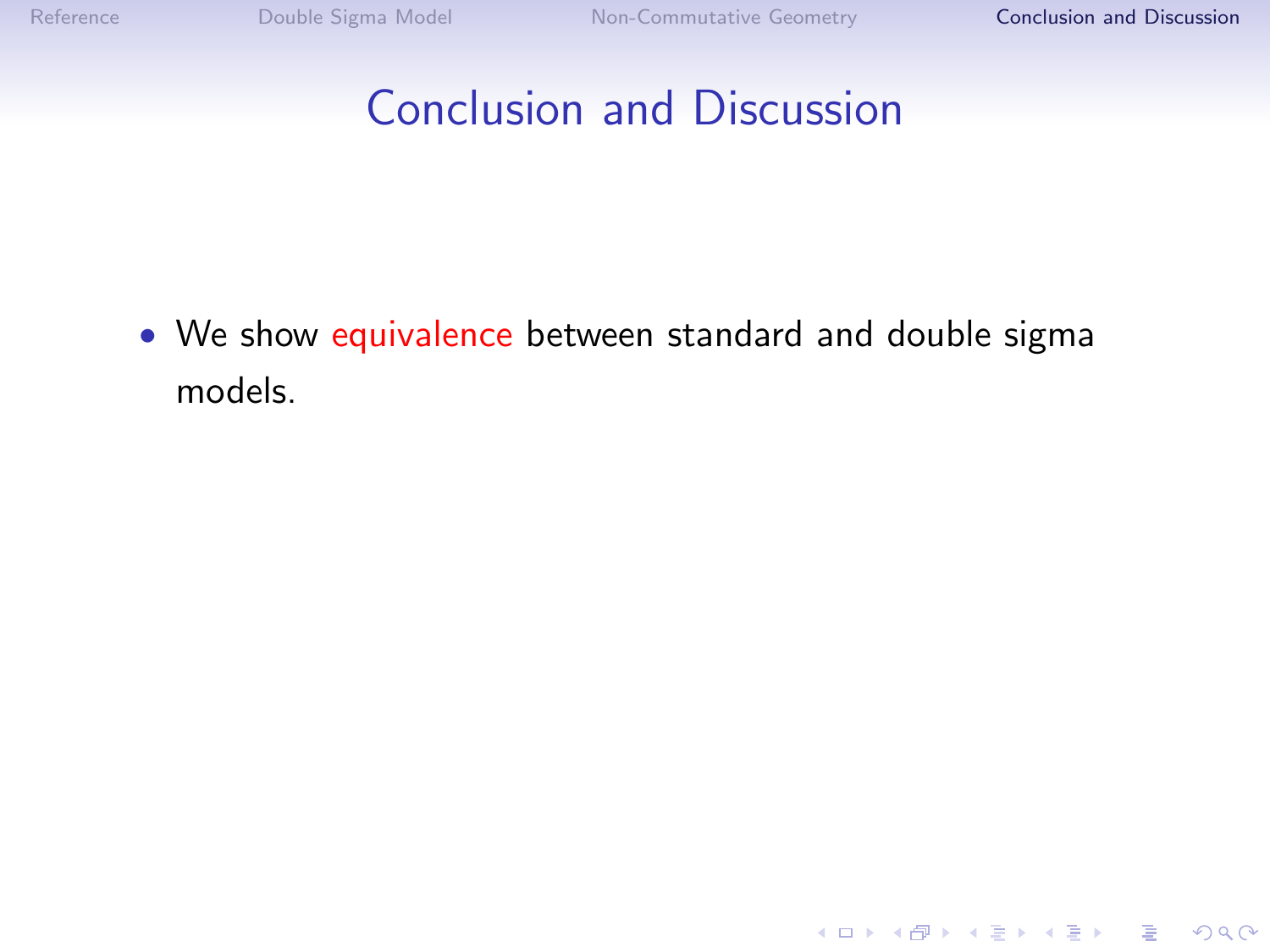**KORKA SERKER ORA** 

### Conclusion and Discussion

- We show equivalence between standard and double sigma models.
- Without using the strong constraints, we have global symmetry structures to avoid the non-gauge invariant entanglement entropy on closed string.